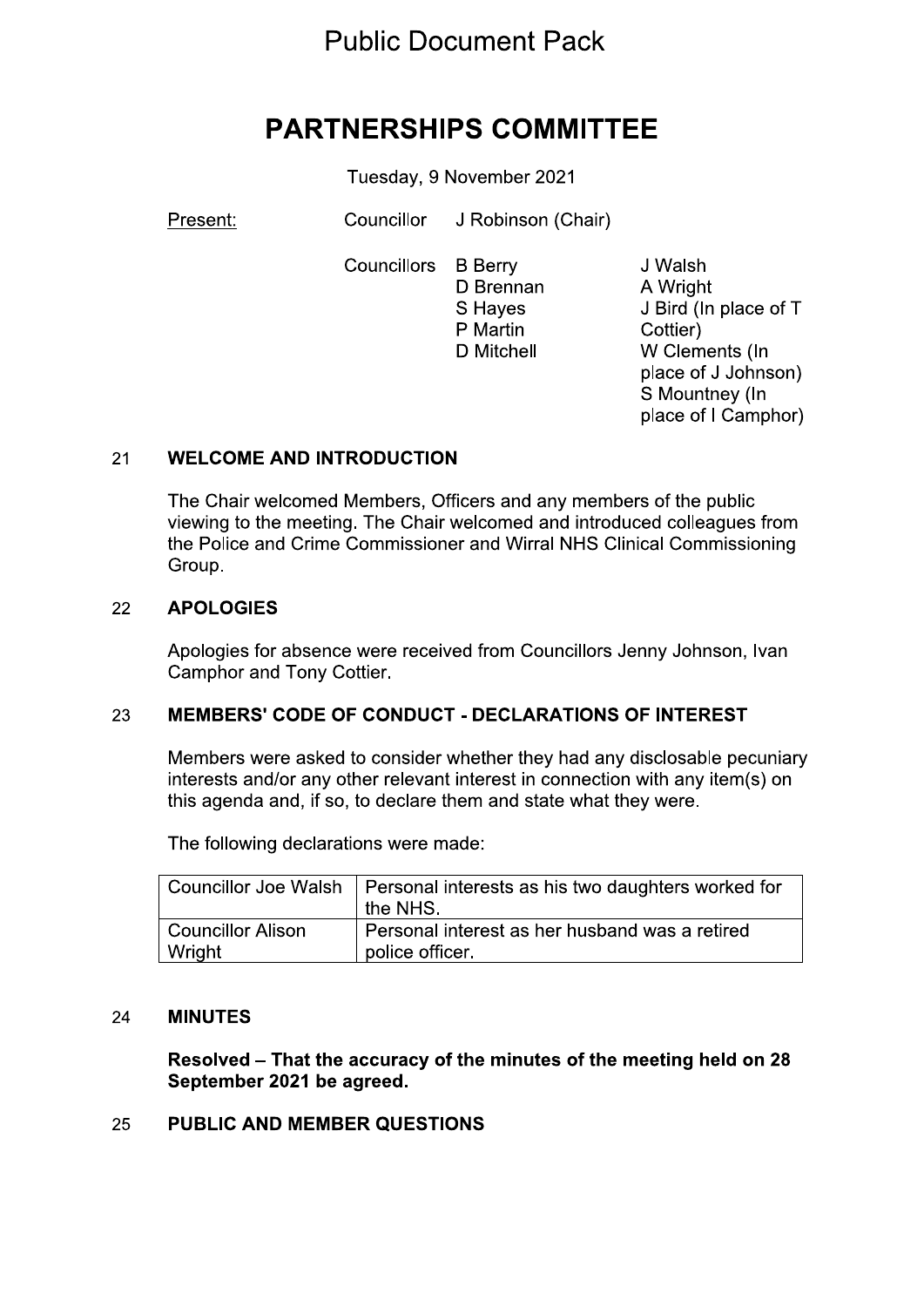The Chair confirmed that no public questions, requests to make a statement or petitions had been received.

#### POLICE AND CRIME PLAN 2021-2025 26

The Merseyside Police and Crime Commissioner (PCC) introduced the report which provided the final version of the Police and Crime Plan 2021-25, which was a statutory document as required by the Police Reform and Social Responsibility Act 2011 and outlined the strategic direction for the PCC's term in office and provided a means by which the Chief Constable could be held to account by the Commissioner. It was reported that the Commissioner had a statutory duty to produce the document, and the version before the Committee was based on the things outlined in the Commissioner's election manifesto and input from a consultation exercise undertaken in the previous months. The Plan detailed three key pillars:

- Fighting Crime and Proactive Policing
- **Supporting Victims and Safer Communities**
- Driving Change and Prevent Offending

The detail within each pillar was outlined to the Committee, where it was reported that an action plan was in place for each pillar and that collaborative work was ongoing with partners such as local authorities, fire and rescue services and health colleagues to implement the plan. The Committee was advised that one of the other priorities was to fight for fairer funding, with further information anticipated about funding following the policing settlement in December 2021.

Members raised a wide range of queries both in relation to policing on a Liverpool City Region scale and locally in Wirral. Several incidents were highlighted in relation to response times, and it was confirmed that the response time was determined by the assessed threat level of an incident and that over 90% of incidents were responded to on time. Further incidents were raised in relation to the night-time economy and road safety. It was queried why it was felt that Liverpool City Region did not get a fair allocated of resources, where it was outlined that whilst Liverpool City Region received a high amount of funding per head, it did not take into account issues around deprivation and the impact this had on crime and the need for more funding for preventative approaches across the public sector. Members noted the recruitment of a new chief constable with the priority of preventative measures to tackle crime and welcomed the approach.

## Resolved - That the report be noted.

### WIRRAL CLINICAL COMMISSIONING GROUP - COMMISSIONING AND 27 **FINANCE**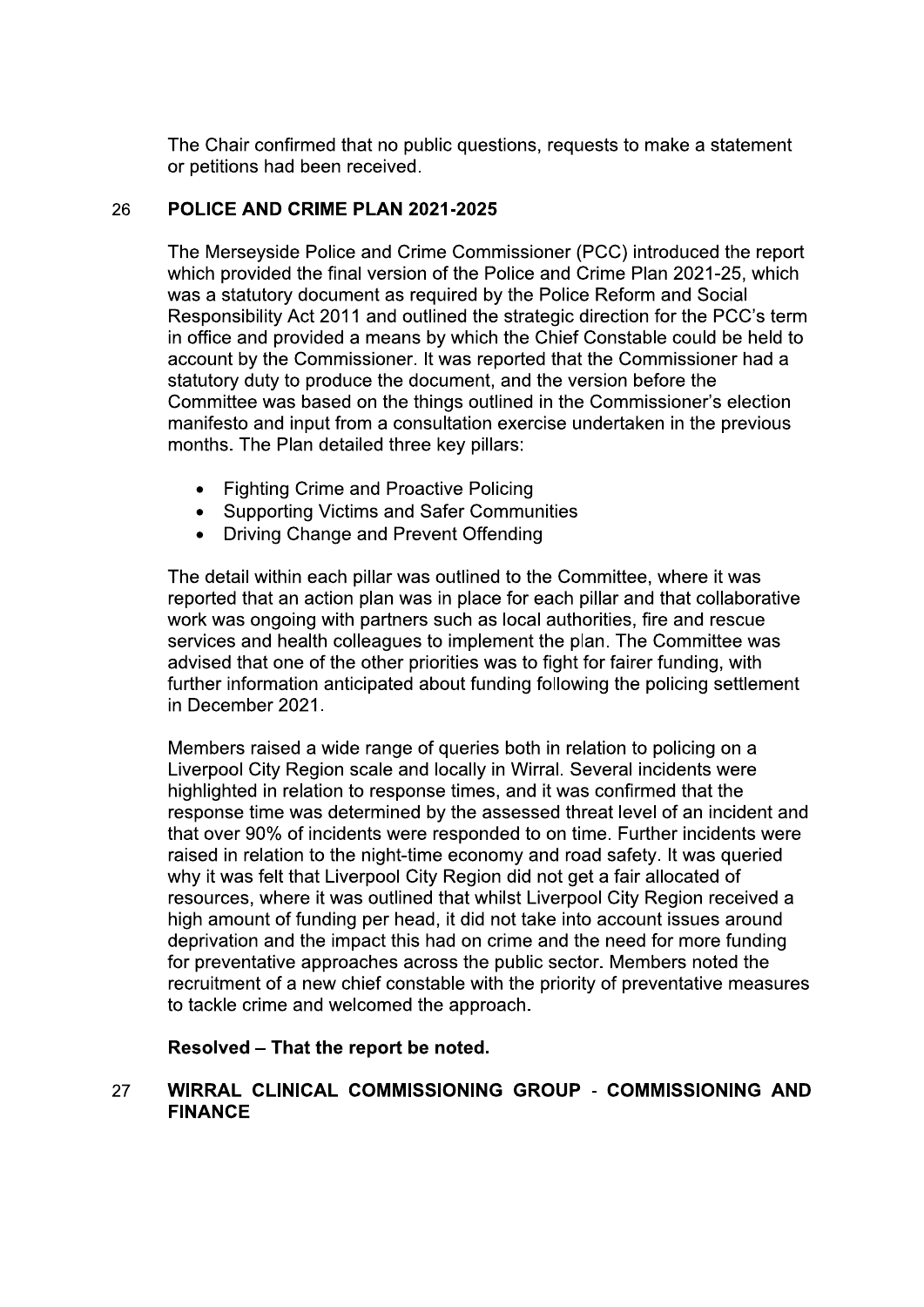The Chief Executive of NHS Wirral Clinical Commissioning Group (CCG) introduced the report which provided information relating to the functions and activities of NHS Wirral Clinical Commissioning Group. The report followed a request from Partnerships Committee for further information on matters pertaining to performance and finance of the CCG, with the relevant documents extracted from the last public Governing Body meeting and provided to the Committee for consideration.

It was outlined that the as the Health and Care Bill progressed through parliament, the Integrated Care Board would be taking on the function of the Clinical Commissioning Group and the current priority was to ensure the smooth transfer of staff. Further priorities would be to support system partners through the challenges that Covid-19 still presented in the run up to the winter period, as well as ensuring essential governance with a requirement for CCGs to break even and Wirral CCG was on track to do so.

Queries were raised in relation to the finances of the CCG, in particular around its historic deficit and whether this would transfer to the Integrated Care System. It was reaffirmed that a break-even position had been achieved on income and expenditure despite issues associated with Covid-19, but that the underlying deficit still existed and would transfer to the Integrated Care Board. Further issues were raised in relation to access to General Practitioner services and the Chief Executive of the CCG undertook to liaise with members on any individual issues they had reported. Concerns were raised in relation to ear syringing and the fact that this was no longer commissioned by the NHS. Members were informed that locally the CCG were looking at alternative provision to enable patients to access this service free of charge and further information would be shared when available. Further information was also sought on the process of standardisation of access to services following the transfer of functions to the Integrated Care Board.

### Resolved – That the report and supporting documentation be noted.

#### **LONG COVID** 28

The Chief Executive of NHS Wirral Clinical Commissioning Group introduced the report which provided detail on the development of the nationally prescribed local Long Covid Multi-Disciplinary Teams (MDTs) as well as further detail on NHS Wirral Clinical Commissioning Group's (CCG) commissioning of the service. It was reported that Wirral Community NHS Foundation Trust mobilised the local service in August 2021 to ensure that there were resources in Wirral to give individual patient focus on Long Covid recovery. This included support for both psychological and respiratory issues and there were elements of social prescribing within the service. Referrals to the local service had recently started to take place. Further information was